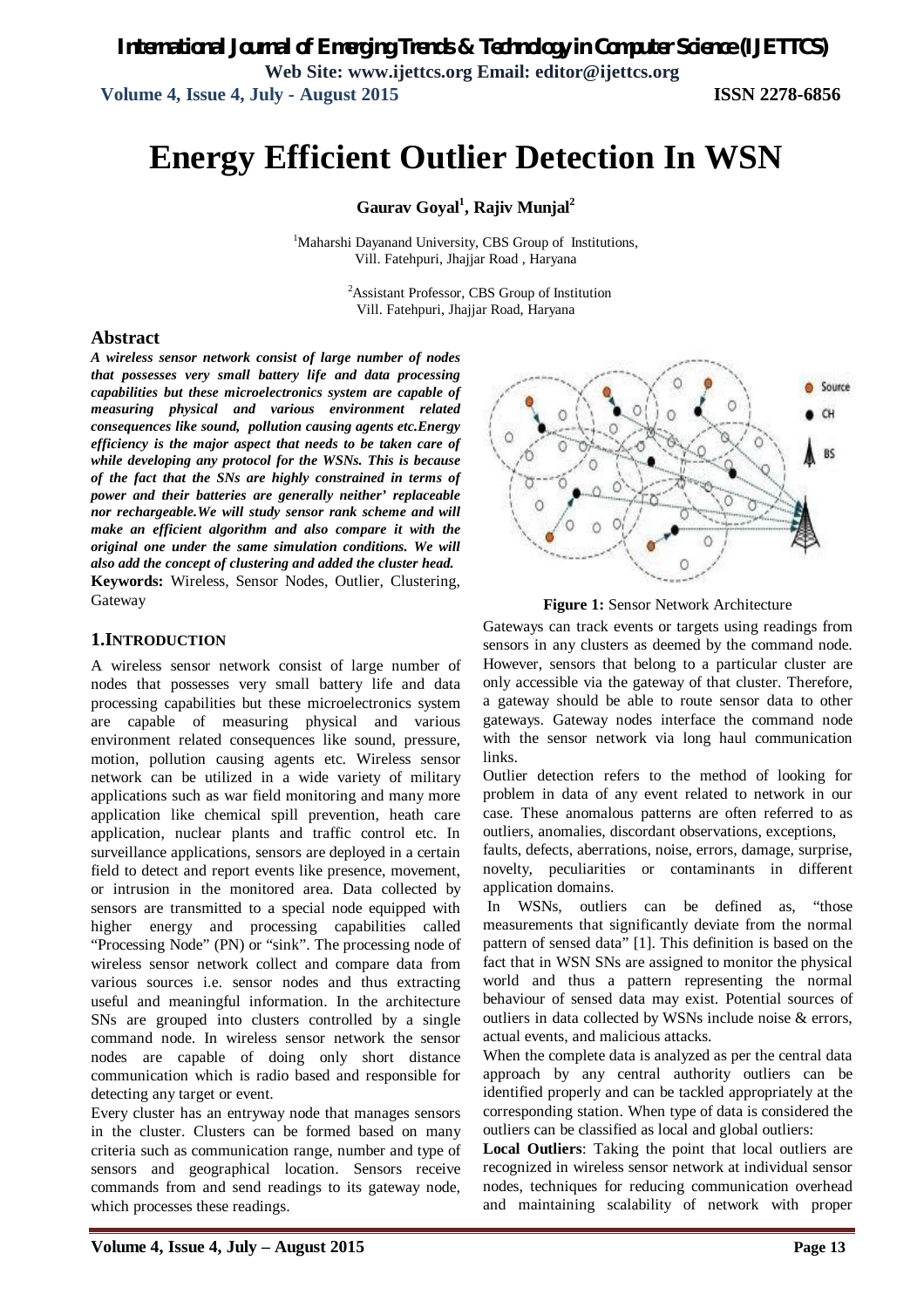# *International Journal of Emerging Trends & Technology in Computer Science (IJETTCS)*

**Web Site: www.ijettcs.org Email: editor@ijettcs.org** 

# **Volume 4, Issue 4, July - August 2015 ISSN 2278-6856**

determination of outliers is important. Many event detection applications, for example, vehicle following, surveillance and monitoring can be done using local outlier detection. Local outlier identification has two variations in wireless sensor network. One variation is that historical values are used for determining the wrong or faulty value in the given sensor network. Another option is adding historical reading of their own; where the value of neighbor is taken to determine the value is proper or not i.e. the anomaly is based on the feedback from the neighbor node. When compared with the second approach the first one lags as it doesn't provide that much accuracy and robustness in the detection of outliers.[6]

**Global Outliers:** Global outliers are popular as they have global perspective and also they draw more attention as they focus on the complete characteristics of WSN instead of working locally like local outlier. On basis of different network architecture, different type of identification can be done on many nodes. All the data collected id transmitted to sink node in the centralized architecture. It delay the response time very much and cause a lot of communication overhead. Cluster head collect the data and identifies outlier in cluster based approach. It has better response time and energy consumption as compared to the former one.[2,3]

# **2.PROBLEM FORMULATION& OBJECTIVE**

Energy efficiency is the major aspect that needs to be taken care of while developing any protocol for the WSNs. This is because of the fact that the SNs are highly constrained in terms of power and their batteries are generally neither' replaceable nor rechargeable. The system model of trust voting algorithm with clustering to detect outlier nodes in WSNs takes a keen care of this issue.[4, 5] Generally, protocol complexity, node deployment, heterogeneity, requirement of GPS device, etc. are major issues for a given system model. The proposed model saves energy by using the concept of clustering with Sensor Rank [5]. As the proposed model will use the concept of clustering in which the main purpose of adding the static clustering is to provide energy-efficiency for making clusters and using a probability function for CHs election. In this we will have fixed number of clusters and will carry out the simulation accordingly with the goal to make algorithm more efficient.In this research we study few of outlier detection techniques to identify outlier in WSN. The summarized objective of paper is as follows.

- The objective of our work is to find an Energy saving method for outlier detection in WSN.
- $\triangleright$  As the SNs are limited in energy so we will try to use cluster head (CH) to save all the outlier detection reading found in the cluster.
- Main focus will be to find the Inter-Cluster Outlier in the wireless sensor network.
- Implement the proposed energy saving algorithm for abnormality detection in MATLAB.

Simulating already present method sensor rank in MATLAB under same condition and comparison of our algorithm with the same.

## **3. PROPOSED WORK**

#### **The Pseudo code of Proposed Model is as Follows:**

**Step1:** Start and deploy a sensor network of hundred nodes in the .m file created in MATLAB.

**Step 2:** next step is creation of clusters as per the proposed methodology with constraint of immobile sensor nodes.

Methodology: selection of a cluster head on the basis of distance nearest to the sensor nodes and thereby making clusters.

**Step 3:** calculation of rank of each sensor node using Sensor Rank [57].

**Step 4:** applying trust voting algorithm to the network created up to step 4 consisting of two steps:

- a. Current reading vector is confirmed using self-Diagnosis phase.
- b.In the second phase i.e. Neighbour diagnosis phase the vote of nearby nodes are given weightage as per their sensor rank i.e. higher rank higher weightage.

**Step 5:** For each vote association, *assoi.j,* following formula is used to determine whether the reading is faulty or not.

$$
dec_i = \sum_{S_j \in \text{nei}(i)} Asso_{i,j}, \text{vote}_j \tag{i}
$$

if  $dec_i$  = +ve, node's reading is normal.

Otherwise, *dec*=-ve, implying that the current reading of node is faulty.[57]

**Step 6:** Collection of outlier data within the cluster using CH, it will send data to the base station located away from the network taken as assumption in the simulation. Aggregated data from the BS can be broadcasted to every cluster head, thereby recognising outliers simply and efficiently.

**Step 7:** Stop

## **4.SIMULATION AND RESULTS**

The model is simulated in MATLAB 7.8.Initially we created a network based on in which nodes are distributed randomly. Now Clusters Heads are elected from the given network and clusters are made based on [58].

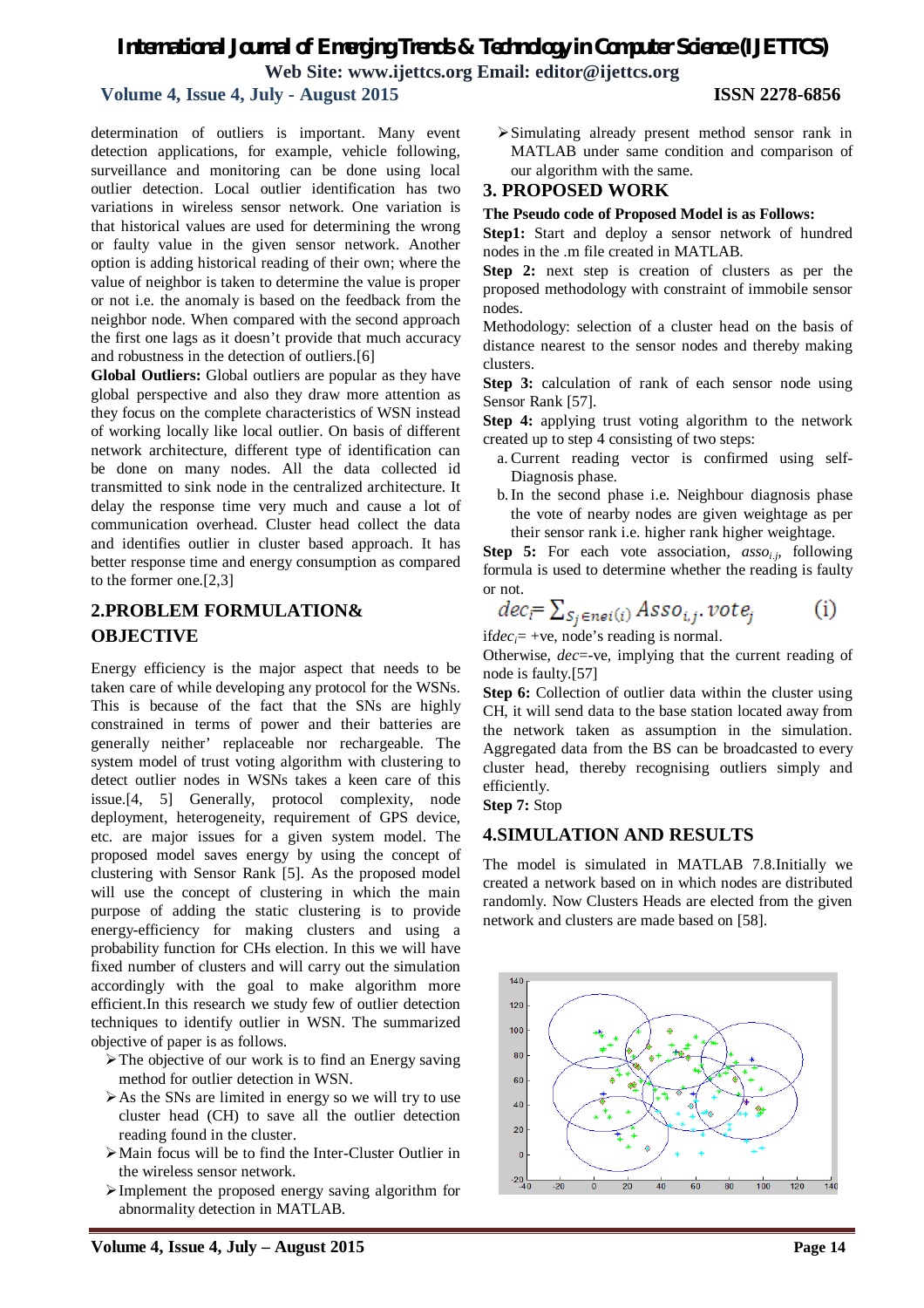# *International Journal of Emerging Trends & Technology in Computer Science (IJETTCS)* **Web Site: www.ijettcs.org Email: editor@ijettcs.org**

 **Volume 4, Issue 4, July - August 2015 ISSN 2278-6856**

 $140$  $120$ 100 80 60 40 20  $\mathfrak{c}$ –20<br>40–40  $\overline{20}$  $\overline{40}$  $\overline{100}$  $\frac{1}{120}$  $-20$  $\overline{0}$ 60 80  $140$ **Figure 2:** Network structure after some rounds of

Figure 2 shows dark blue stars (\*) which are marked as Cluster Heads.Each Normal node will elect its cluster head decided as per proposed method andthe Red coloured (\*) Faulty Nodes found in the network in each cluster.

simulation (1000&2500)

#### **5.ANALYSIS**

Based on various parameters we have carried out the simulations like total number of nodes hundred deployed using random number generator Rand applied to a field size of 100\*100. Other parameters like probability of cluster is 0.2 and threshold value lie between 1 and 10. It has all nodes normal and simple with same energy level of 100 joules per node. These parameters are taken after studying different research papers used in Wireless sensor network. Figure 3 showing outlier/Faulty Nodes detected in each round of simulation. It shows that outlier per round is more in Hybrid Technique as compared to old technique.





**Figure 3:** Outlier per Round

Figure 4 showing the energy consumption (joule) after completion of each round while finding the faulty node in a network. It shows that consumption of energy is very low, which shows that the life time of network will increase.



**Figure 4:** Energy Consumption per round

**Volume 4, Issue 4, July – August 2015 Page 15**